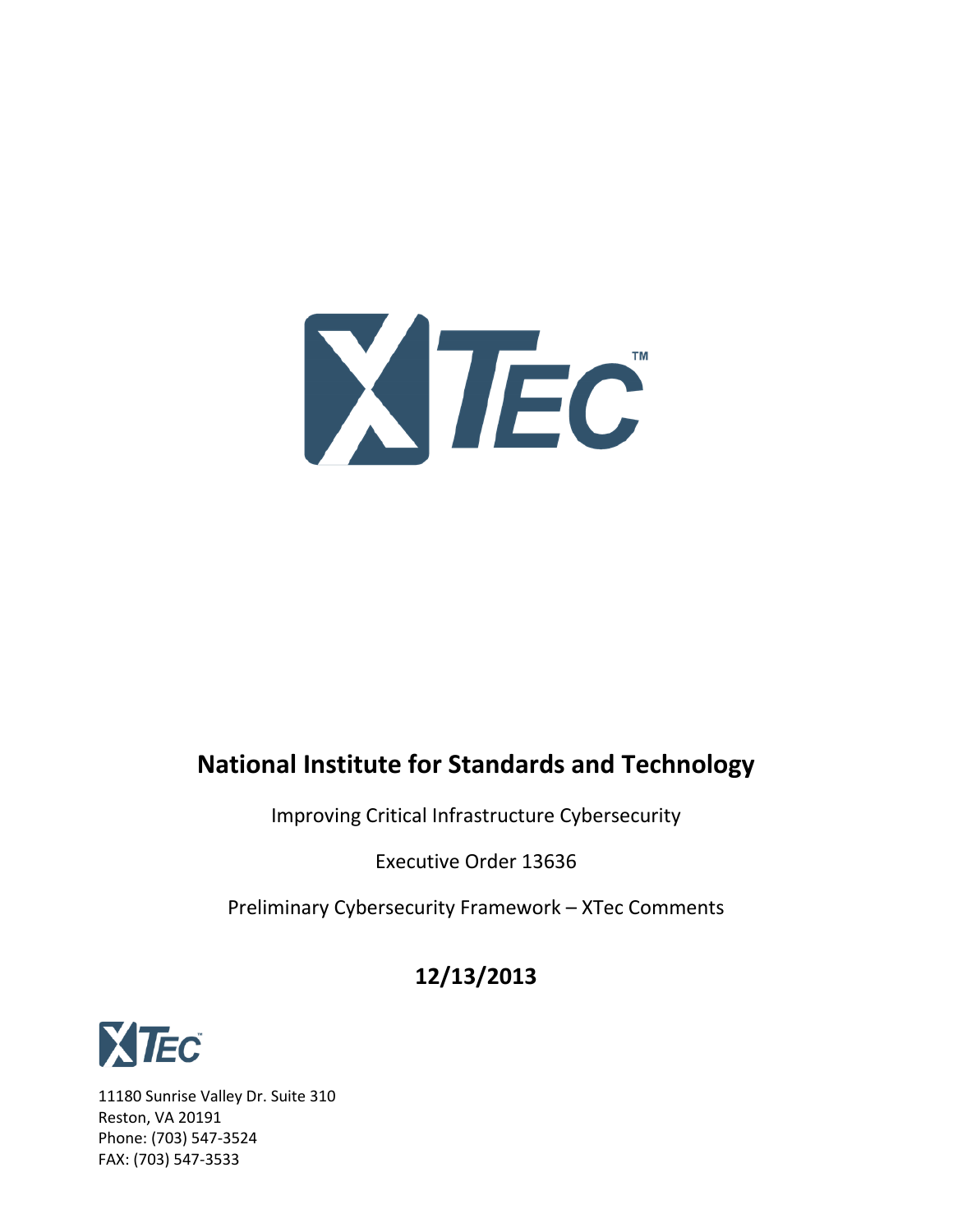In response to the NIST Preliminary Cybersecurity Framework, XTec Incorporated would like to submit the comments included in this document. We are interested in being active participants in this new initiative and are certain that our team will have much to contribute. The comments below are our thoughts on the proposed Cybersecurity Framework written with our area of expertise in mind. We are available for additional comment if required and may be reached using the contact information provided in this document.

#### **Regarding the Framework**

We understand that the Framework is being created to provide a baseline to all sectors and may be tailored for specific areas. We feel that this initiative should be a source for decision makers and implementers from these sectors to receive Functions, Categories and Subcategories that they find relevant. The five main functions included in the Framework offer enough breadth to be able to encompass various parts of a comprehensive risk assessment but more specific direction will be needed.

For some organizations the Framework may only serve as confirmation of existing risk management practices but many may find the additional guidance new and helpful. We've included some additional areas to consider for sectors that are known to require high security solutions for physical and logical access control. The points below should be considered part of a baseline for the Protect Function. XTec is available to help expand upon the Framework for the sectors for which we are most familiar including government, finance and healthcare.

| <b>Function</b> | <b>Category</b>       | <b>Subcategory</b>                                                |
|-----------------|-----------------------|-------------------------------------------------------------------|
| Protect         | <b>Access Control</b> | Logical Access to Resources is managed and secured<br>$\circ$     |
|                 |                       | Revocation procedures for credentials<br>$\circ$                  |
|                 |                       | Separation between internal and external control<br>$\circ$       |
|                 |                       | systems                                                           |
|                 |                       | Administrative level access should be more stringently<br>$\circ$ |
|                 |                       | controlled                                                        |
|                 |                       | Supporting an environment of least privilege<br>$\circ$           |
|                 |                       | Securing resources outside the control of the<br>$\circ$          |
|                 |                       | organization                                                      |
|                 |                       | Role based access control<br>$\bigcirc$                           |
|                 |                       |                                                                   |

The main area for improvement in the framework is that it leaves the risk mitigation process up to the organization and makes it completely voluntary. This makes key aspects of cybersecurity such as authentication and interoperability extremely difficult. Each organization will approach the framework as an exercise in risk tolerance. The expectation that this will lead to any internal process improvement or dedication of resources to the task is uncertain. As governing bodies for this framework become established and efforts arise to turn this Executive Order into common practice, there should be additional means to incentivize participation.

The Framework will yield varying degrees of Tier distribution from organizations. Some will find that their assessment provides minimal gap and therefore little area for improvement. A considerable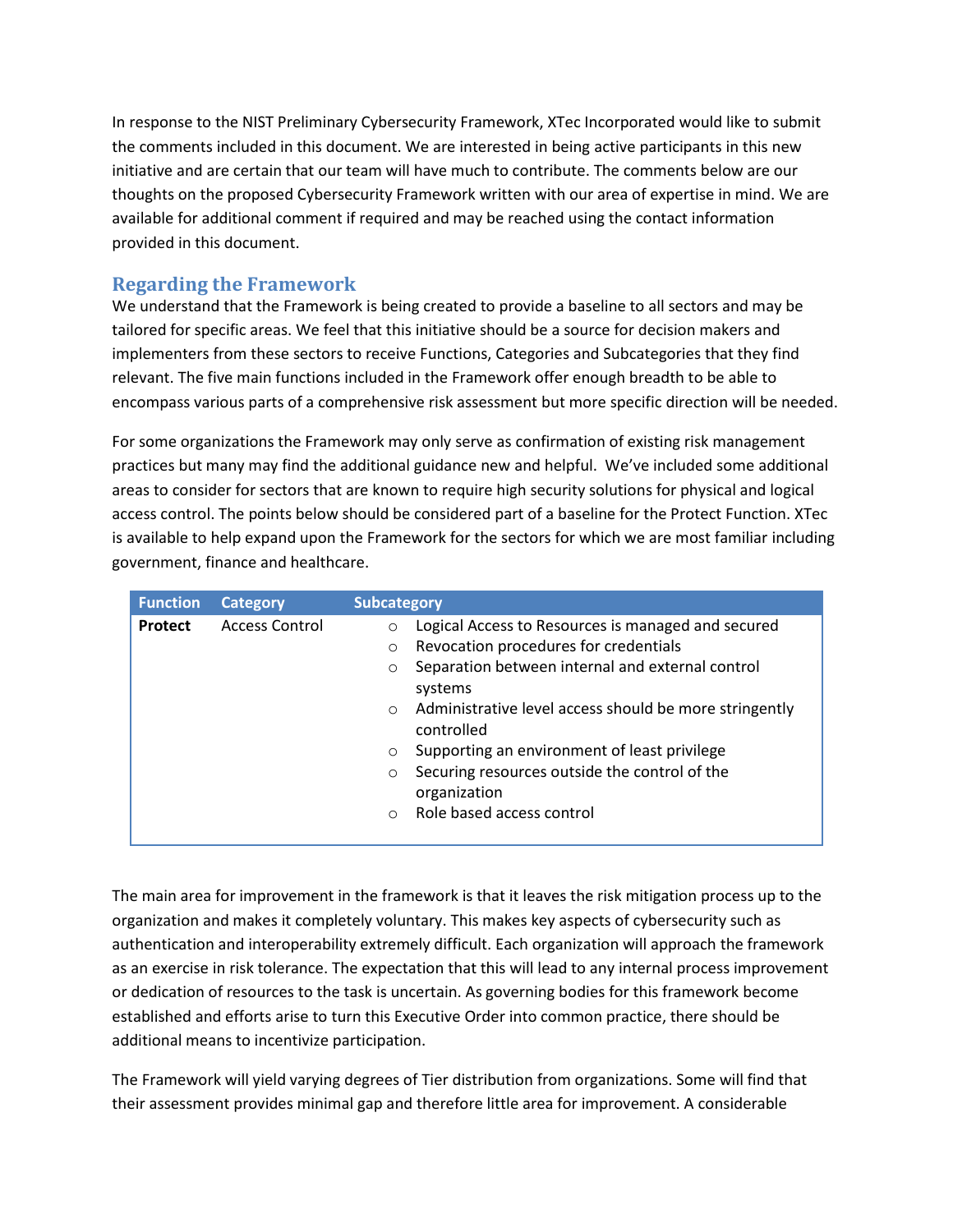number may identify large gaps that will need to be addressed as part of ongoing improvement initiatives. Despite this variance between organizations, a common bar should be set to identify the minimum compliance required to have reasonably mitigated risk for a given sector. There should be a way for organizations to recognize those that have met this minimum in order to provide a basic comfort level for collaboration between these entities, for their customers and any oversight groups including governing bodies.

Another initiative that XTec has been following has been the work of the NCCoE. Their efforts in providing use cases which illustrate sector specific deployments should assist improvement initiatives. Their role should be in line with any NIST Cybersecurity efforts. We believe that their continued collaboration with industry is essential and should be incorporated into forthcoming publications.

The NSTIC initiative is responsible for determining common standards that improve upon current username and password use for identification and authentication. The primary focus of this initiative will be providing improved credentials to the general population since this is their largest pool of participants. Although there may be much to learn from this type of deployment, the systems that comprise Critical Infrastructure (CI) IT and Industrial Control Systems (ICS) should be considered a separate area that will require more stringent security controls and have less risk tolerance. Unfortunately as security improves the focus of criminal organizations will shift to try to bypass these new controls. With the future environment in mind, we should not let any breach, compromised cryptographic algorithm or stolen key in commercial systems potentially impact anything falling under CI Cybersecurity.

There are several publications that have been released in previous years that should help in determining acceptable risk and required levels of assurance. Two notable documents include OMB 0404 and NIST SP-800 63. Due to the critical nature of the systems in question it is our opinion that the electronic identity of the individual needs to be authenticated with an equally strong credential.

#### **The Importance of High Assurance**

The Federal Government has provided the foundation for a secure infrastructure that provides personal identity verification with the highest level of assurance for credential holders entering facilities and logging into systems, as directed by a previous Executive Order, Homeland Security Presidential Directive 12. Several years of effort, and a considerable investment, have resulted in the implementation of HSPD-12 and the NIST FIPS 201 Standard. A great deal of knowledge has been gained from implementing these systems and issuing trusted credentials to a large user base. Now is the optimal time to leverage the experience and investment that the Federal Government has made in order to better protect critical infrastructure.

While much of the focus has gone into protecting government agency resources, multiple components of critical infrastructure play an important role in national security and in the daily lives of all Americans. What is deemed as critical infrastructure includes a large part of our transportation systems, power grids, water and gas supply lines, and flood control equipment. Without constant uptime for these services severe disruptive consequences may result. The end goal would be to have practical, effective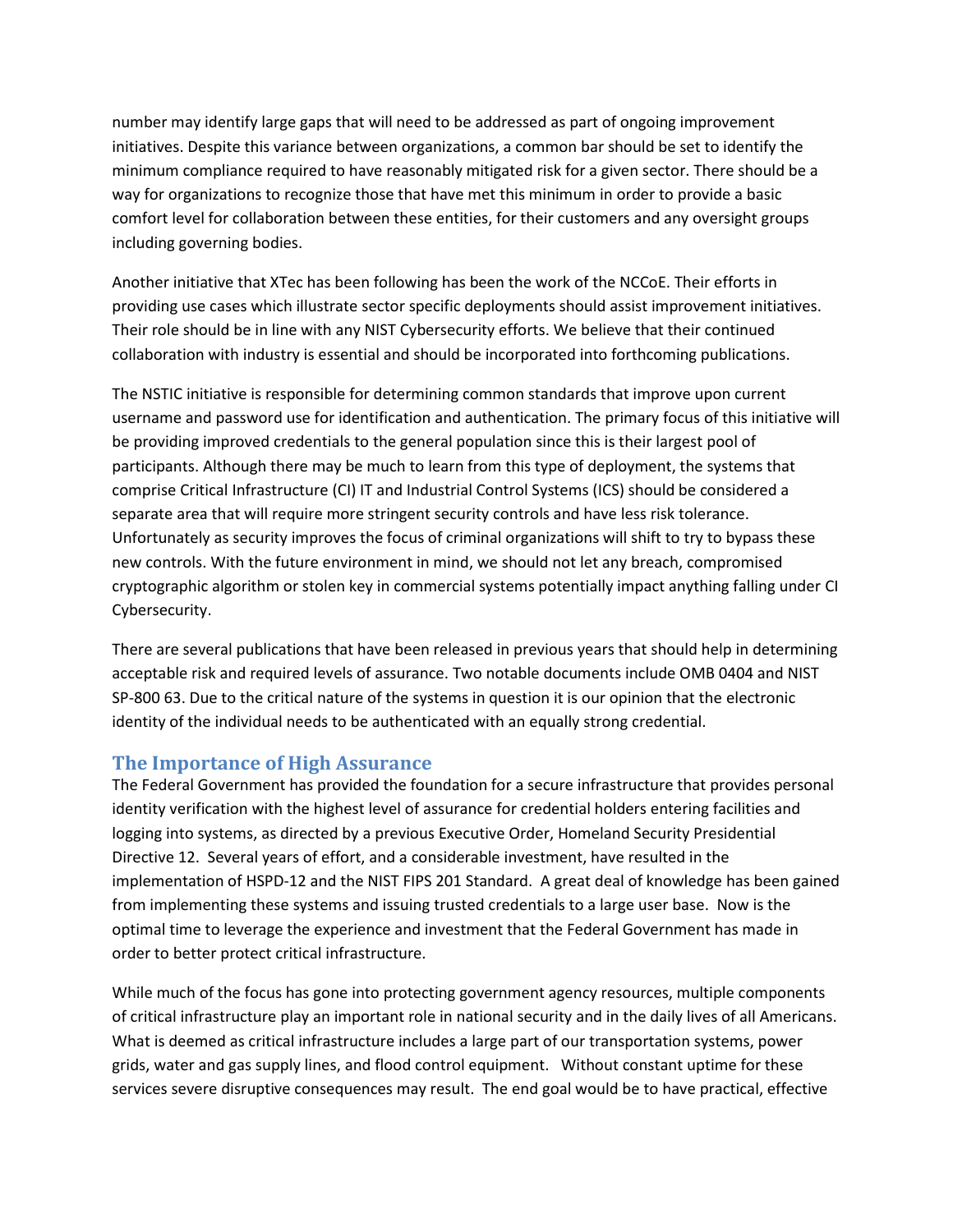and interoperable solutions, that ensure complete control over physical facilities, assets and IT resources that, when combined with proper permissions, equals secure access.

How do you achieve this type of control? Security in cyberspace is suffering from the lack of mechanisms that allow the strong identification and authentication of users. Reliance on User ID and password has become inadequate and susceptible to attacks exposing CI. This has been duly noted under Appendix C of the Framework.

XTec believes that answer lies in long standing credential issuance mechanisms established by the Federal Government under NIST FIPS 201. PIV credentials provide the highest level of assurance (LOA 4), and the ability to electronically authenticate the credential holder in cyberspace. Recently, the federal government issued standards for the PIV-Interoperable credential (PIV-I), the non-government issued equivalent token, and has made available to industry the PKI infrastructure, including the Federal PKI Bridge.

FIPS 201 creates a trust model that starts with the proper vetting of an individual prior to issuance. The issuance process ensures that only appropriate personnel are being provisioned in the systems. Identity source documents, and fingerprint and facial biometrics are collected to aid in determining an identity is valid. Additional safeguards and controls are in place so that abuse at the enrollment level does not occur. Without an active credential, permission assignment and a biometric and/or PIN match, an individual will not gain access into critical systems.

The effort required to properly vet an individual should be paired with equally strong cryptographic hardware. Once identity verification is completed, a smart card based credential is issued and the data is signed by a Federal PKI Bridge authorized Certificate Authority. The Federal Bridge Certification Authority (FBCA) provides the trust anchor for the cryptographic authentication of a credential with a very high degree of assurance. Any less will weaken the authentication and move your assurance level closer to those provided through simple means such as username and password.

Successful authentication is only part of the solution. The pairing of an identity to permissions needs to be sound and allow only enough rights to buildings, assets and systems to fulfill job requirements.

#### **Supporting Least Privilege**

Building upon a strong authentication infrastructure, administrative personnel performing maintenance and support activities must have the required authorization and permissions to work operational systems. These permissions must be granted to the user and enables enforcing an environment of least privilege. Roles need to be capable of dividing system capabilities into smaller parts and not provide blanket permissions to resources. This keeps permissions down to the minimum required. Appropriate permissions should not overburden participants and are required to be efficient.

#### **The Importance of Interoperability**

Although this guidance is an effort at providing a self-assessment tool for organizations, the ability to work with other entities must be part of a comprehensive risk assessment. Will the credential facilitate access to resources in a disaster recovery scenario?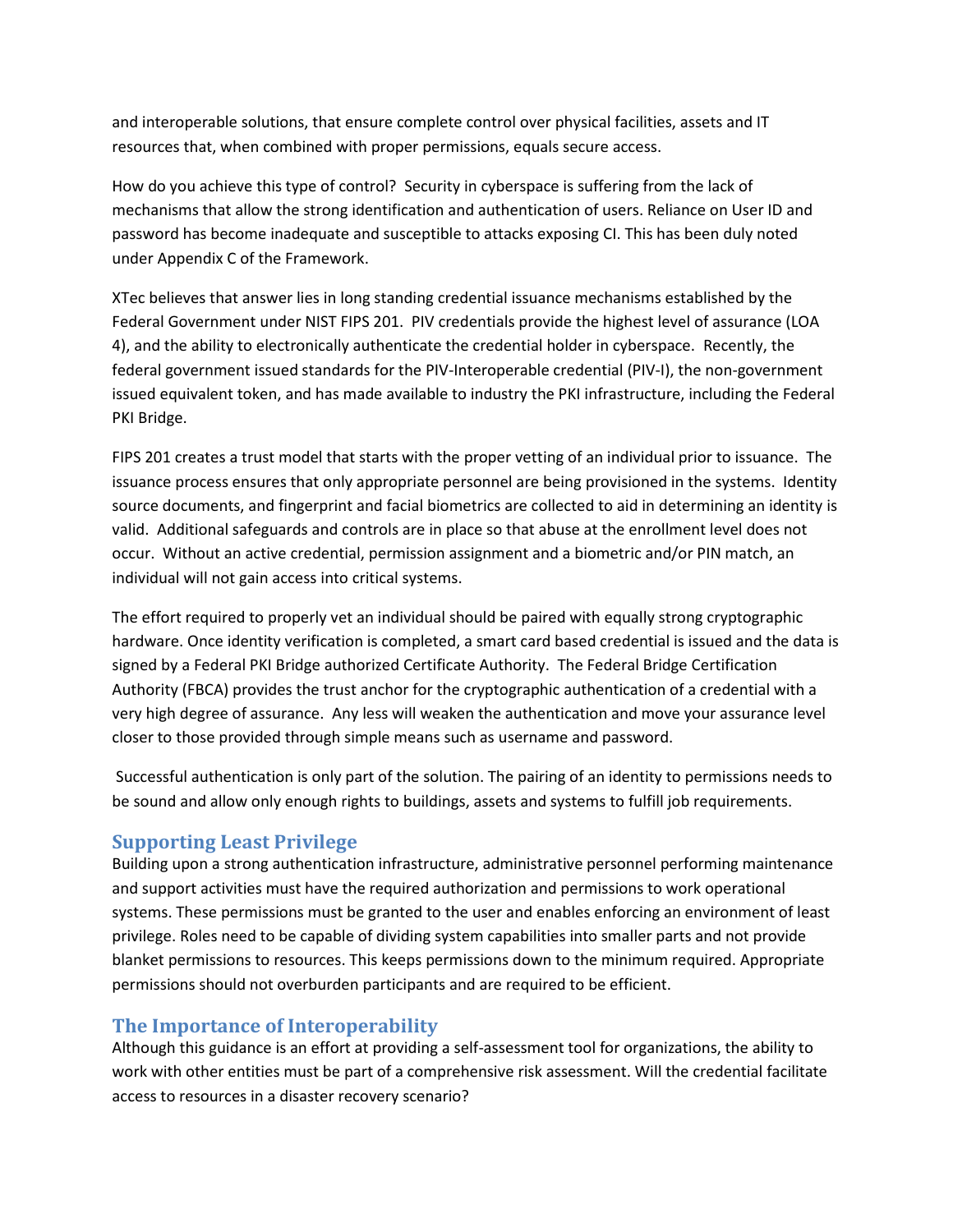Deploying solutions that follow federal standards guarantee a quality product and provide the benefit of interoperability. Personnel are going to need to be authenticated for both physical and logical access. There will be times where verification of externally issued credentials will need to take place. A national disaster may, for example, require Emergency Response personnel have immediate access to infrastructure components.

FEMA has been a PIV issuer since 2008. Its employees are capable of identifying themselves with a high degree of certainty since all federal agency credentials have certificates that have been issued under the FBCA. Working with an infrastructure that has been developed with interoperability in mind allows PIV and PIV-I cardholders to be granted access to resources in a disaster scenario with the same degree of confidence as employees. This allows members of the Energy Sector that may not be eligible for a government issued PIV, but require the same level of authentication and authorization, to work as members of this interoperable infrastructure. Interoperability is not limited to just the smart card but also incorporates flexibility in credential form factors, including mobile devices.

#### **The Ability to Work with Mobile**

The highest level of assurance may not be needed at all times when verifying the identity of an individual. There are areas that offer less risk and a means of authentication at a slightly lower level of assurance may be acceptable. For this scenario we suggest the use of derived certificates, and the flexibility that they offer to those that are already PIV or PIV-I card holders.

A derived certificate has a direct relationship to, and is generated from, the certificates stored on the PIV or PIV-I card. These derived certificates may then be downloaded onto a mobile device which could then be used in the authentication process instead of the smart card: the user will authenticate themselves with the mobile device that they normally carry. Near field communication facilitates the authentication process between the mobile device and the contactless reader. The same interface may be applied for both physical and logical access.

#### **XTec Past Experience with Critical Infrastructure**

Since the implementation of HSPD 12, XTec has been an industry leader in providing Identity Management and Credentialing systems to federal government agencies including DHS, DOS, DOL, DOJ and many others. Additionally, XTec, in partnership with Entrust, is also certified to issue PIV-Interoperable credentials (PIV-I) to commercial customers.

All of our systems are engineered solutions with maximum security as the objective. We have received numerous successful Certification & Accreditation assessments both under the DoD Information Assurance Certification and Accreditation Process (DIACAP) and the National Assurance Certification and Accreditation Process (NIACAP). In addition, XTec is currently pursuing FedRAMP certification for our cloud-based systems.

XTec leads the industry in deploying LOA 4 end-to-end physical access control solutions for Federal Agencies that must comply with HSPD-12, National Institute of Standards and Technology (NIST) Special Publication (SP) 800-116, FIPS 201, and FICAM guidance. The XTec physical access control solution includes GSA approved smart card readers, XNodes, supporting network infrastructure and